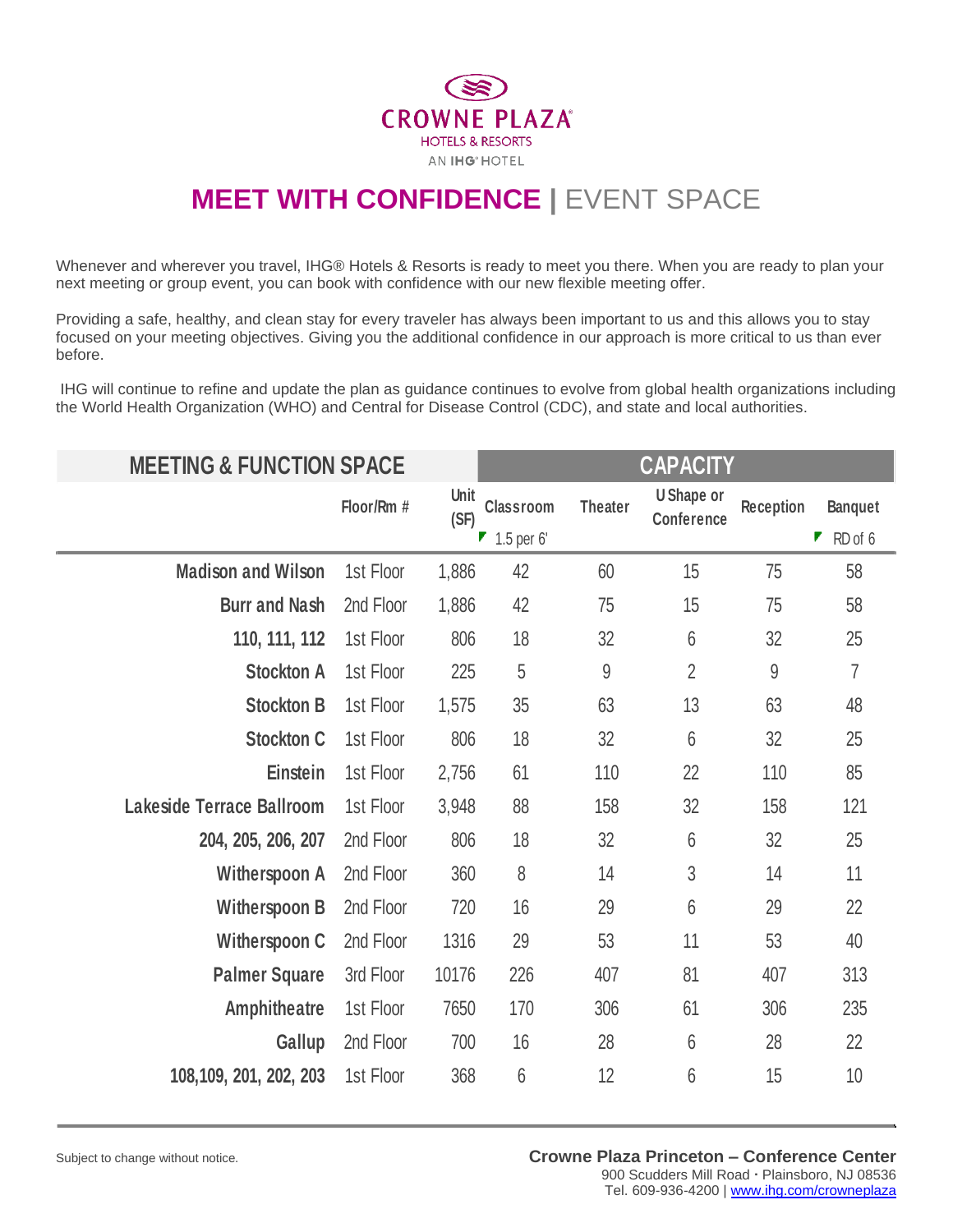

## **MEET WITH CONFIDENCE | EVENT SPACE**



Subject to change without notice. **Crowne Plaza Princeton – Conference Center** 900 Scudders Mill Road Plainsboro, NJ 08536 Tel. 609-936-4200 [| www.ihg.com/crowneplaza](http://www.ihg.com/crowneplaza)